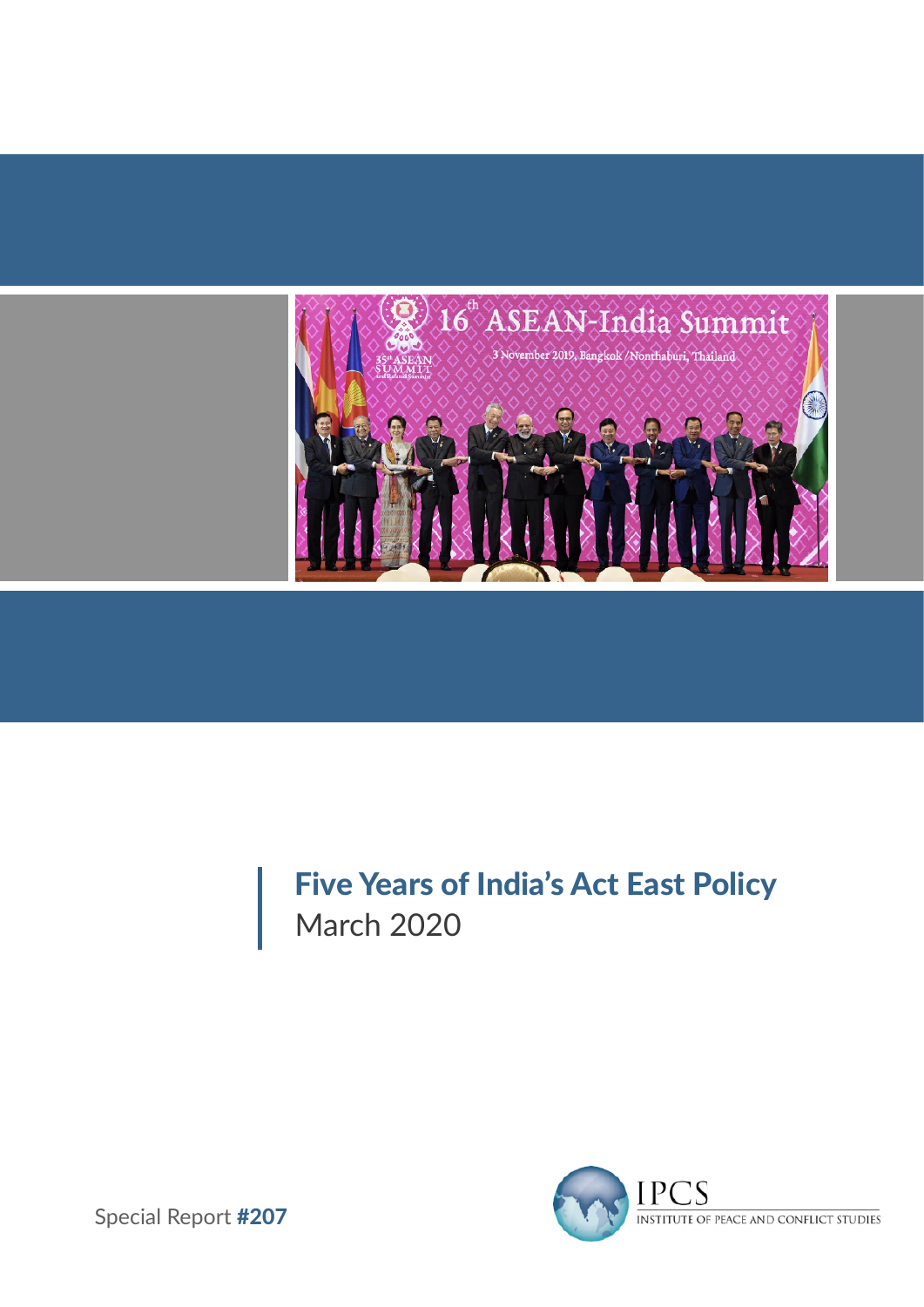On 16 December 2019, the Institute of Peace and Conflict Studies (IPCS) hosted a discussion on Five Years of India's Act East Policy.

This Special Report brings together multidisciplinary opinion on the subject from:

#### Ambassador (Retd) Rajiv Bhatia

Distinguished Fellow, Foreign Policy Studies Programme, Gateway House, and former Indian Ambassador to Myanmar

#### Dr Amita Batra

Professor of Economics, Centre for South Asian Studies, School of International Studies, JNU

#### Dr Udai Bhanu Singh

Senior Research Associate, and Coordinator of the Southeast Asia and Oceania Centre, IDSA

#### Ashutosh Nagda

Researcher, South East Asia Research Programme (SEARP), IPCS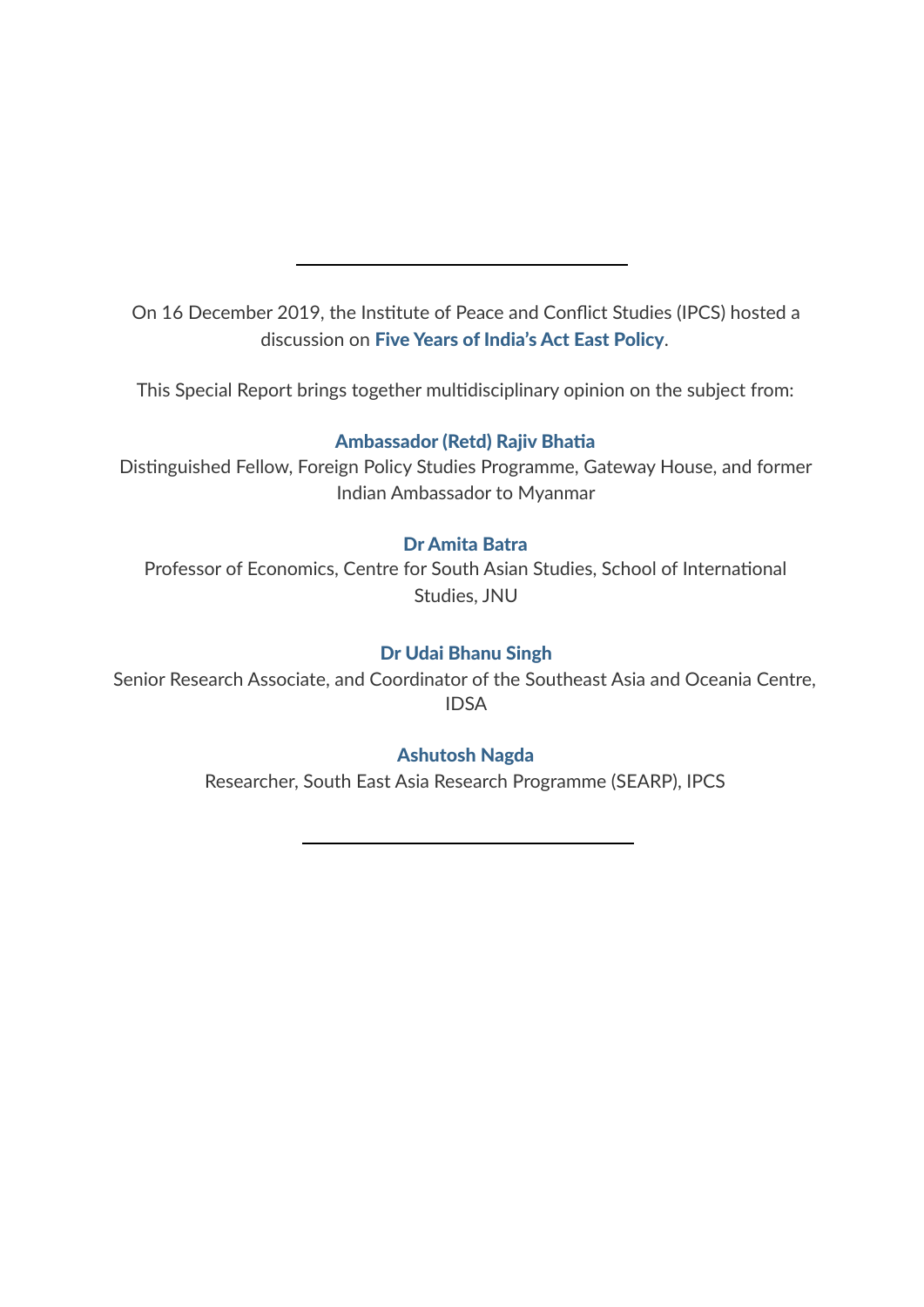# The Multi-faceted Evolution of the Act East Policy

### Ambassador (Retd) Rajiv Bhatia

An analysis of the first five years of India's Act East Policy (AEP) calls for a holistic approach that encompasses its global and regional contexts, its multiple facets, as well as the past it stems from and the future it strives towards.

The AEP operates in tandem with India's domestic politics. These five years witnessed a sharper focus on strengthening the Northeastern link as a weak Northeast can potentially fracture the effectiveness of the AEP. There has been an effort to create greater political visibility of the central leadership, to mark the BJP's presence in the states through the people's mandate, and trigger a massive outflow of funds at a time when insurgency was breathing its last. This implies that in its evolution from looking to acting east, the policy has become conscious of the local contexts it is rooted in and is harnessing those roots to strengthen its effectiveness.

Furthermore, there is also a palpable shift in the AEP today as it repositions its glance towards India's new strategic focus area, the Indo-Pacific. This rhetoric was captured in Prime Minister Modi's speech at the Shangri-la Dialogue and reflected in the attempt to coordinate the Security and Growth for all in the Region (SAGAR) Policy and the AEP by combining the Indian Ocean Dialogue and the Delhi Dialogue. Thus, from the LEP to AEP to the growing importance of the Indo-Pacific, the policy is garnering an acute awareness of the critical geopolitics it is surrounded by, and actively incorporating this in its progression. Going further, it must also cope with a global environment that is experiencing rapid change, spanning from the signing of the Phase 1 trade deal between the US and China, to the growing possibility of Brexit.

The AEP is also multi-faceted and attempts to innovatively branch into the spheres of economics, politics, diplomacy, culture, and strategy. On the economic front, it looks towards improving trade, investment, and connectivity. Moreover, it goes beyond traditional aspects of scientific and technological cooperation to taking into account aspects of the Fourth Industrial Revolution and the use of the Internet. Further, India's decision to not join the Regional Comprehensive Economic Partnership (RCEP) marks a critical strategic juncture for the AEP, given its relevance to the policy. While the decision does cause a temporary setback to India, it may not necessarily prove to be fatal since India genuinely feels that its major partners such as China, ASEAN, Australia, and New Zealand have not been able to give sufficient mutual accommodation.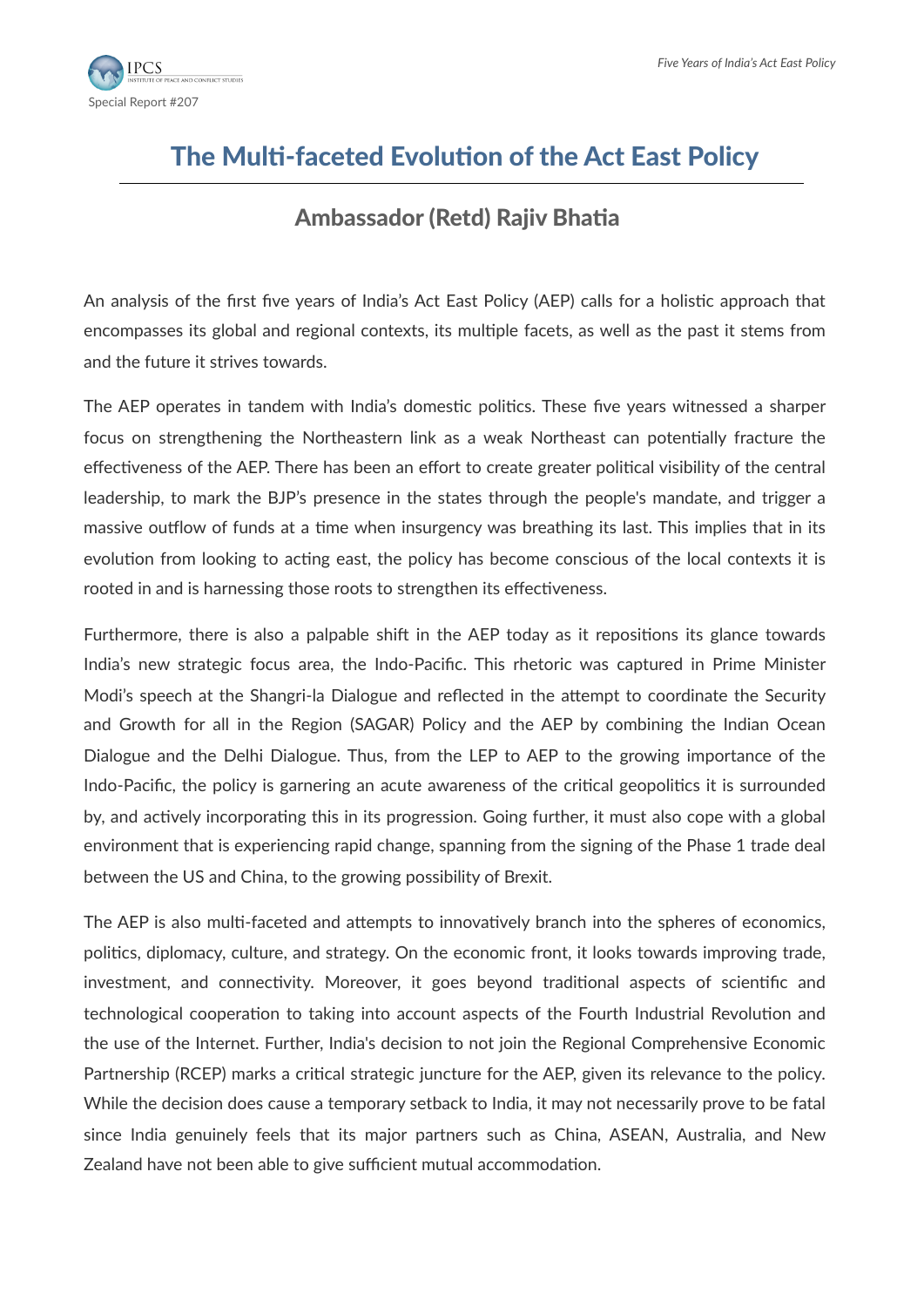

# The Economics of Acting East: RCEP and Beyond

### Prof Amita Batra

An assessment of the five years of India's Act East Policy (AEP) calls for a tracing of its evolution from the Look East Policy (LEP) to AEP, and later, to the growing focus on the Indo-Pacific. This does not imply that the three are interchangeable but that they must be viewed as a continuum of the larger role that India wishes to play in the Indo-Pacific.

The initiation of the LEP in 1991 coincided with the economic liberalisation of India, marking a period during which it wanted to learn from the experiences of the already liberalised 'Miracle Economies' of Southeast Asia, thus making the policy a key channel of gathering such lessons. In the early 2000s, the policy acquired contours of regionalism, and India announced several Free Trade Agreements (FTAs) with its regional partners. This included the Early Harvest Programme with Thailand in 2004, and an FTA with ASEAN in trade in goods in 2003. However, the signing of the latter took six years to be implement, by which time China's FTA with ASEAN was already effective in the region.

During this six-year-long gap, India faced several difficult issues, which included the rules of origin, size of the negative list, and sensitive products in the context of tariffliberalisation. These obstacles were relevant in India's recent decision with regard to RCEP. The delay between announcements of the FTAsto their actual signing reflected a lack of concrete Indian action in terms of preparedness for FTA-induced preferential liberalisation, something that was recreated in covering the distance from 'looking' to 'acting' east.

Nevertheless, India fared well under the trade-in-goods segment of agreements with other ASEAN economies, reflected in an increase in trade with ASEAN after the FTA. However, the rate of growth remains largely the same as it was before the FTA. Moreover, the rate of growth of India's imports from ASEAN is greater than that of its imports from the rest of the world, while its rate of growth of exports to ASEAN has been lower than that of its exports to the rest of the world. This has created a larger deficit in its trade with ASEAN, which contributes as a factor to India's unwillingness to join the RCEP.

The deficit also reflects that the diversification of India's export basket has been negligible and has, thus, limited participation in the value chain as it continues to export the same goods it did in 2010.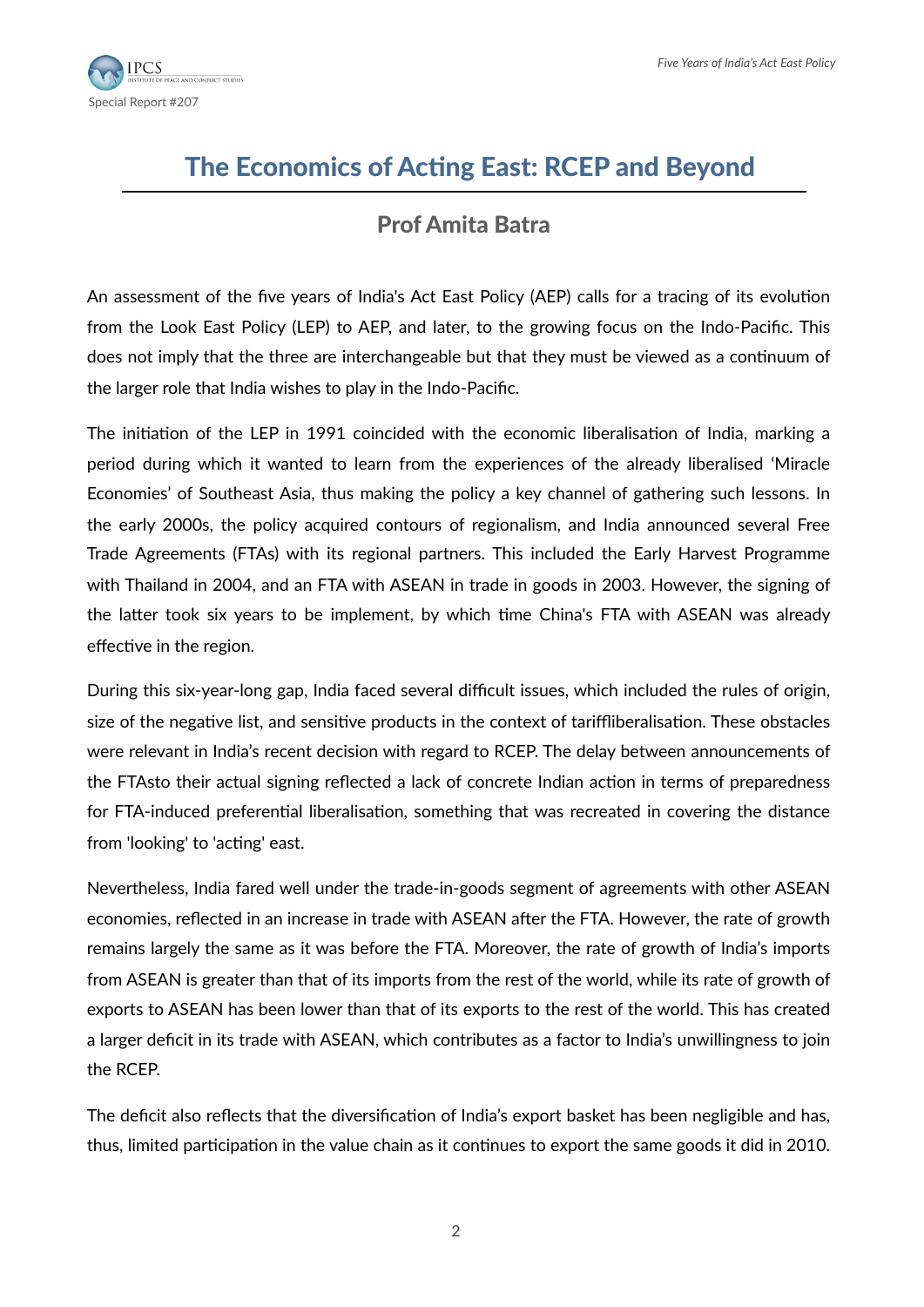

India's primary expectation was that a not-so-advantageous deal in goods would be compensated through a better deal in trade-in-services, which was its priority at the time. This expectation, however, was not met since the trade-in-services deal was signed only in 2015, six years after the signing of the goods deal. Even then, ASEAN continued to play hardball in terms of bargaining for liberalisation in services on account of their limited internal liberalisation.

India's experience in its bilateral agreements with regional countries has been fairly successful. It has gained significantly from the implementation of the 2005 Comprehensive Economic Cooperation Agreement (CECA) with Singapore for trade, investments, and services. This agreement, particularly, saw an increase in bilateral trade, including investments to India. During this period, India also expanded its focus beyond ASEAN by signing significant Comprehensive Agreements with South Korea in 2009 and Japan in 2011, which included the liberalisation of investment and services along with goods. However, the proportion of investments is not significant, and the services agreement with ASEAN has not been implemented. Even when the latter was implemented as part of comprehensive agreements with other countries, it did not prove to be necessarily beneficial to India.

The extension of pan-Asian integration led to the initiation of the Regional Comprehensive Economic Partnership (RCEP) in 2012. RCEP is a convergence of ASEAN's plus-one-FTAs of the six founding members of the East Asia Summit; the ten ASEAN countries; and India, Japan, Korea, Australia, New Zealand, and China. While it is often believed that the RCEP is led by China, in reality, it has always been ASEAN-centric, with the latter's neutrality and dynamics with individual partner countries acting as the central components.

India had been on board since the very beginning, but few differences cropped up during the negotiations. While India desired a differentiated liberalisation track for its FTA partners and non-FTA partners and a completely different, staggered-in-time and tariff-line track for China, other countries expected an overall ninety per cent plus liberalisation. India's differential stance, inflexibility concerning services sector liberalisation, bilateral trade deficits with China and ASEAN, and overall belief that its expectations had not been fairly taken into account led to prolonged negotiations and, eventually, to not joining the RCEP.

Many considered RCEP to be a reflection of India's commitment towards the AEP, through a concretisation of actions leading to a greater regional economic presence and credibility. India's participation would have showcased the policy's dedication towards pan-Asian integration, thus highlighting its role as a relevant part of the Indo-Pacific as well.

3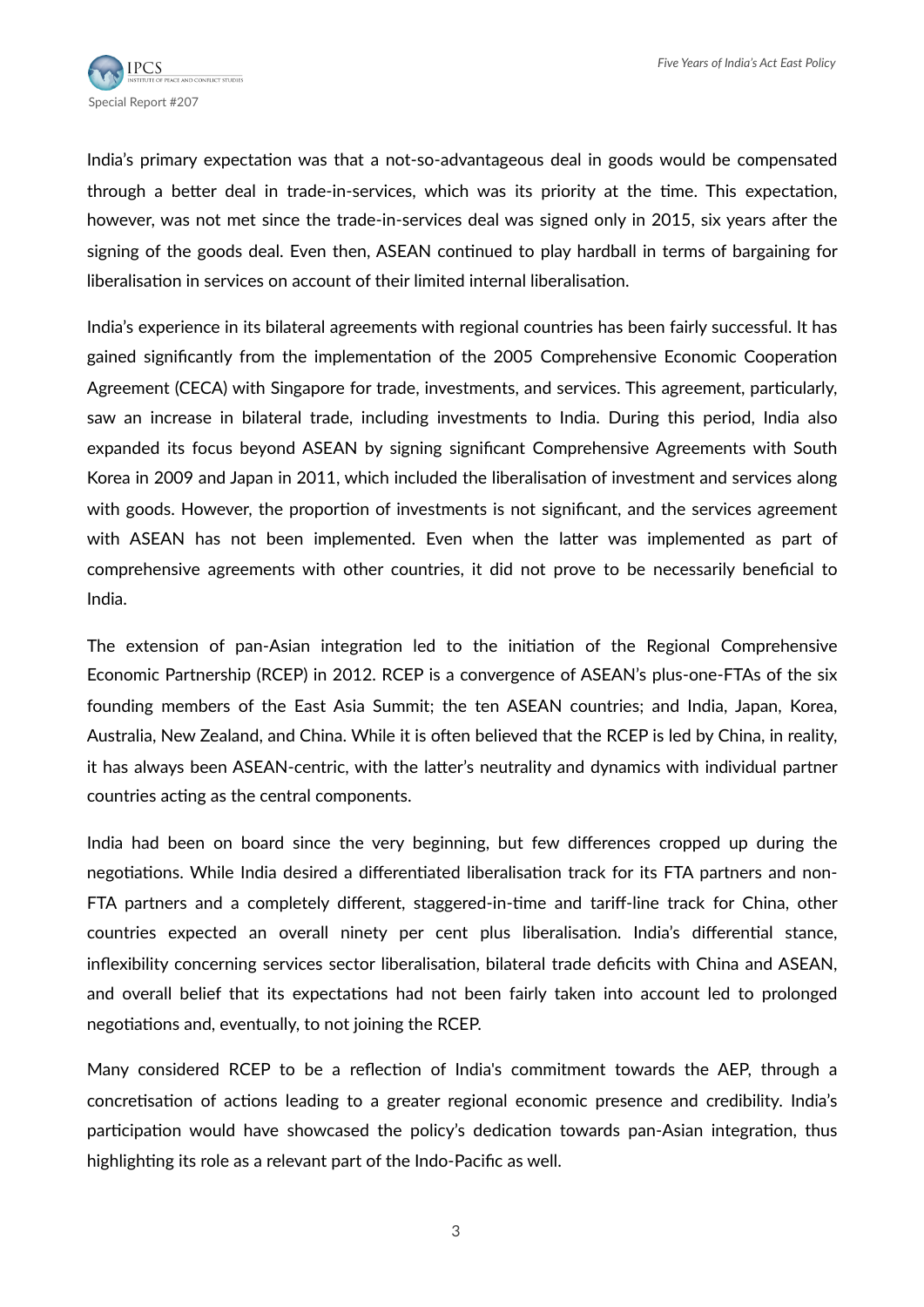

participation would have showcased the policy's dedication towards pan-Asian integration, thus highlighting its role as a relevant part of the Indo-Pacific as well.

India will have to work hard on its manufacturing competitiveness and fundamental reforms in the economy to be able to fully take advantage of participating in a trade agreement like the RCEP.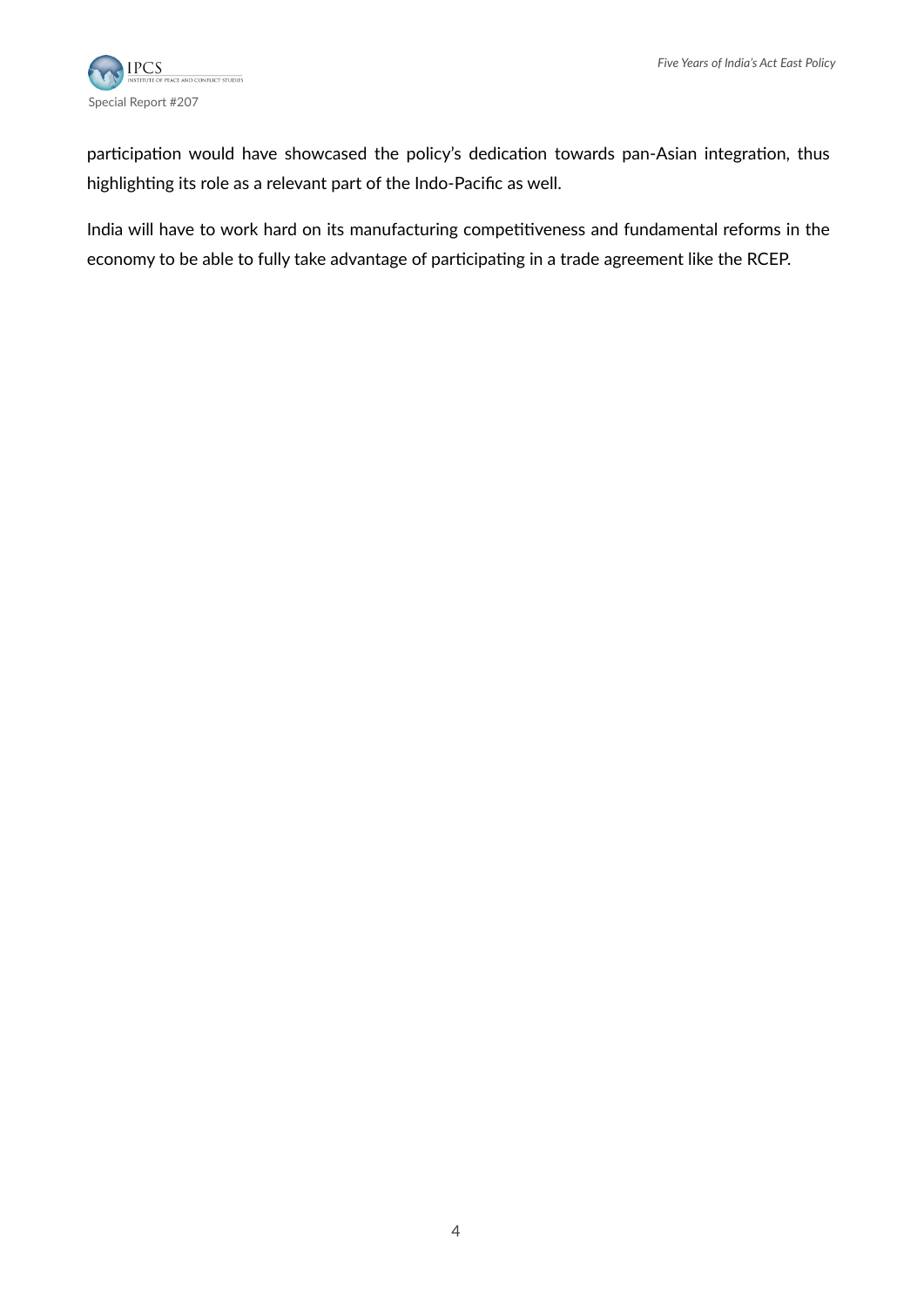## The Geopolitics of Acting East: Past, Present and Future

### Dr Udai Bhanu Singh

The Look East Policy (LEP) of 1992 officially turned into the Act East Policy (AEP) at the ASEAN-India Summit in 2014 in Myanmar, and various advancements have taken place within these years. Under the LEP, India's accentuation was more on the South Asian region, while with the AEP, it has proceeded onward to incorporate East Timor, the Pacific Islands, and Australia. Further, New Delhi has made a move towards the Indo-Pacific region with ASEAN at its centre. It has also strengthened its relations with Southeast Asian countries, particularly Vietnam, Indonesia, and Myanmar, with whom it shares strategic relations.

India's Indo-Pacific vision incorporates the entire region from the east coast of Africa to the western Pacific up to the US. ASEAN's centrality can be seen in conjunction with China's decisive way in dealing with regionalism. With an open, free, and inclusive Indo-Pacific, India's emphasis is on leaving the Indo-Pacific open for any country, including China, to join. Some convergence is also seen between India, ASEAN, and the US – with the US renaming its Pacific order as the Indo-Pacific direction; India setting up a separate Indo-Pacific division within the MEA, and ASEAN's 'Outlook to Indo-Pacific'.

India's ASEAN centrality can likewise be seen in the regular presence of its leaders at meetings such as the ASEAN-India and East-Asia Summits, which are opportunities to consider India's vital and monetary issues. New Delhi's dedicated mission to ASEAN along with an embassy in Jakarta also exemplify ASEAN's centrality. To further strengthen ties, India's dialogue-level partnership with ASEAN was raised to a strategic-level partnership along with the issuance of the Delhi Declaration at the 2018 ASEAN-India Commemorative Summit in Delhi. This summit additionally denoted 25 years of India's exchange-level association with ASEAN.

India's relationship with ASEAN, particularly Vietnam, Indonesia, and Myanmar, has improved with the inception of the AEP. Vietnam forms a key pillar of India's AEP, with collaborations at both bilateral as well as multilateral levels. For instance, in 2015, India and Vietnam released a Joint Vision Statement for the period 2015-2020 under which the strategic-level partnership with Vietnam was upgraded to a Comprehensive Strategic Partnership in 2016. New Delhi has also institutionalised a number of interactions, like meetings at the joint commissioner level under the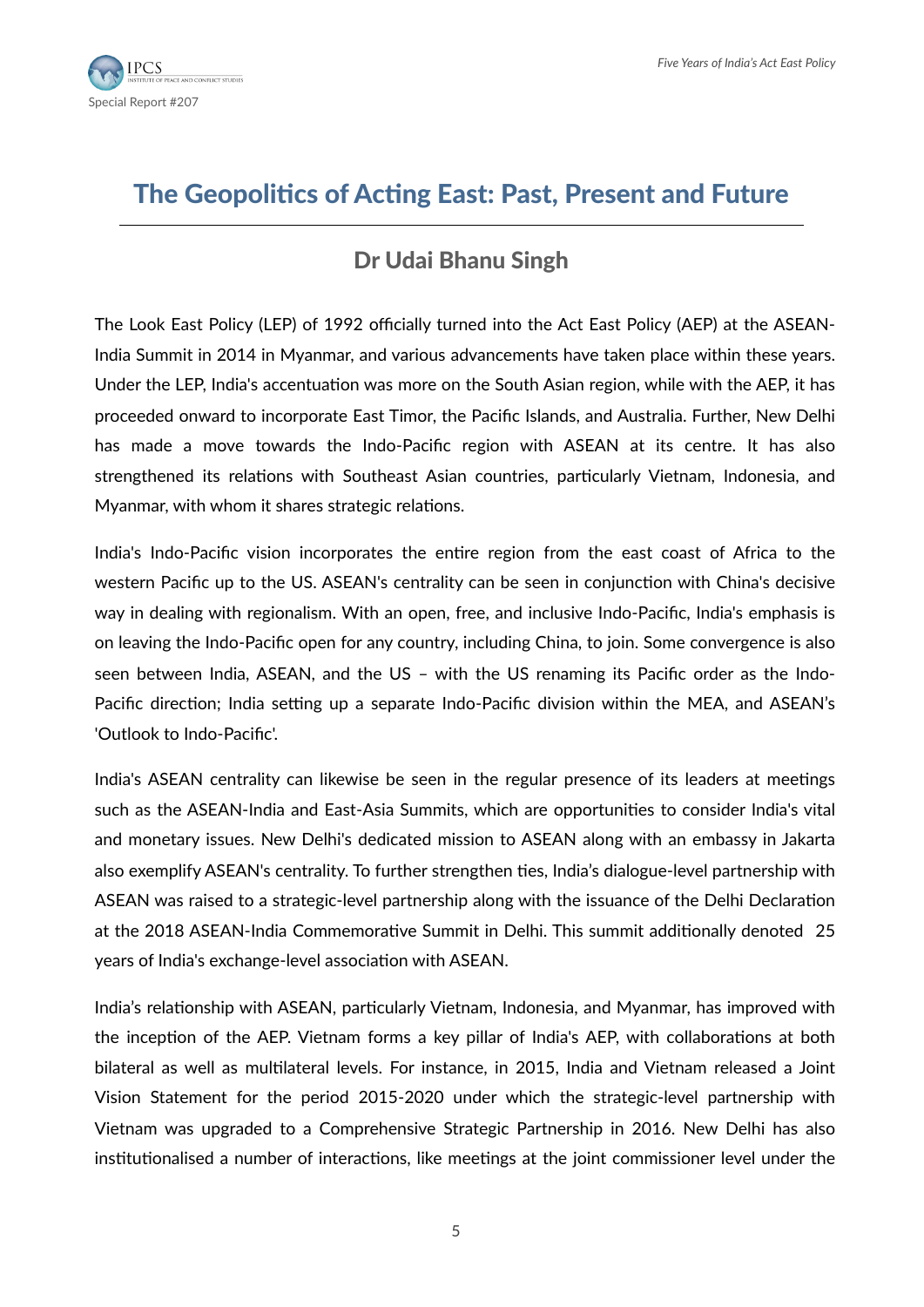

MEA, and Annual Secretarial Dialogue at the defence secretary level under the Ministry of Defence.

Other engagements with Vietnam include setting up a satellite tracking station in Ho Chi Minh City; increasing outer space cooperation; joint training sessions at the Jungle Warfare School, Mizoram; and the exchange of the Brahmos missile under advanced technology cooperation. However, in spite of existing naval cooperation, India's recent stance on the July 2019 Chinese aggression in Vietnam's Exclusive Economic Zone (EEZ) where India's ONGC Videsh Ltd has direct interests, portrayed India's unwillingness for active involvement in the region.

India's relationship with Indonesia, too, has strengthened with the AEP. India has identified a number of areas of cooperation with Indonesia, like joint aerial maritime cooperation along the Six Degree Channel; R&D in missile technology and UAVs; space cooperation; and engagement in policy dialogue with think-tanks. Some common areas of concern regarding the Indo-Pacific region can be seen in Indonesia's Global Maritime Fulcrum Policy and India's SAGAR policy, along with participation in the Milan exercises. New Delhi upgraded its strategic-level partnership with Jakarta to a Comprehensive Strategic Partnership during the Indian PM's visit in May 2018. Going further, India feels the need to widen the shipping agreement with Indonesia.

Myanmar, with which India shares an international border, has a number of ongoing projects in the region. Some of them include the Trilateral Highway Project; construction of the 160 km Tamu-Kalewa Road and the 122 km Kalewa-Yargi Road; replacing 69 broken bridges; and the Kaladan Multi-Modal Transport Transit Project, which is specifically designed to link India's Northeast with the Bay of Bengal. However, China's presence in Myanmar is the biggest still in the Southeast Asian region owing to the China-Myanmar Economic Corridor (CMEC) and the dual pipeline from Kyaukphyu to Yunnan province of China.

As a way forward, India, through its support to ASEAN's 'Outlook to Indo-Pacific', can widen its horizons in the region without diluting ties with ASEAN. It can also implement its vision of the Indo-Pacific through AEP. For the AEP to be implemented in the truest sense, emphasis needs to be laid on the development of the Northeast, which is the gateway to Southeast Asia. A separate division has been set up within the MEA to deal with the states in the Northeast, specifically, the ones that share international borders. It is thus imperative to develop infrastructure within the country first, and improve air connectivity to and from the Northeast for trans-national projects to come into place. Cultural connectivity in terms of language, cinema, etc also needs to be taken into consideration for the AEP to come full circle.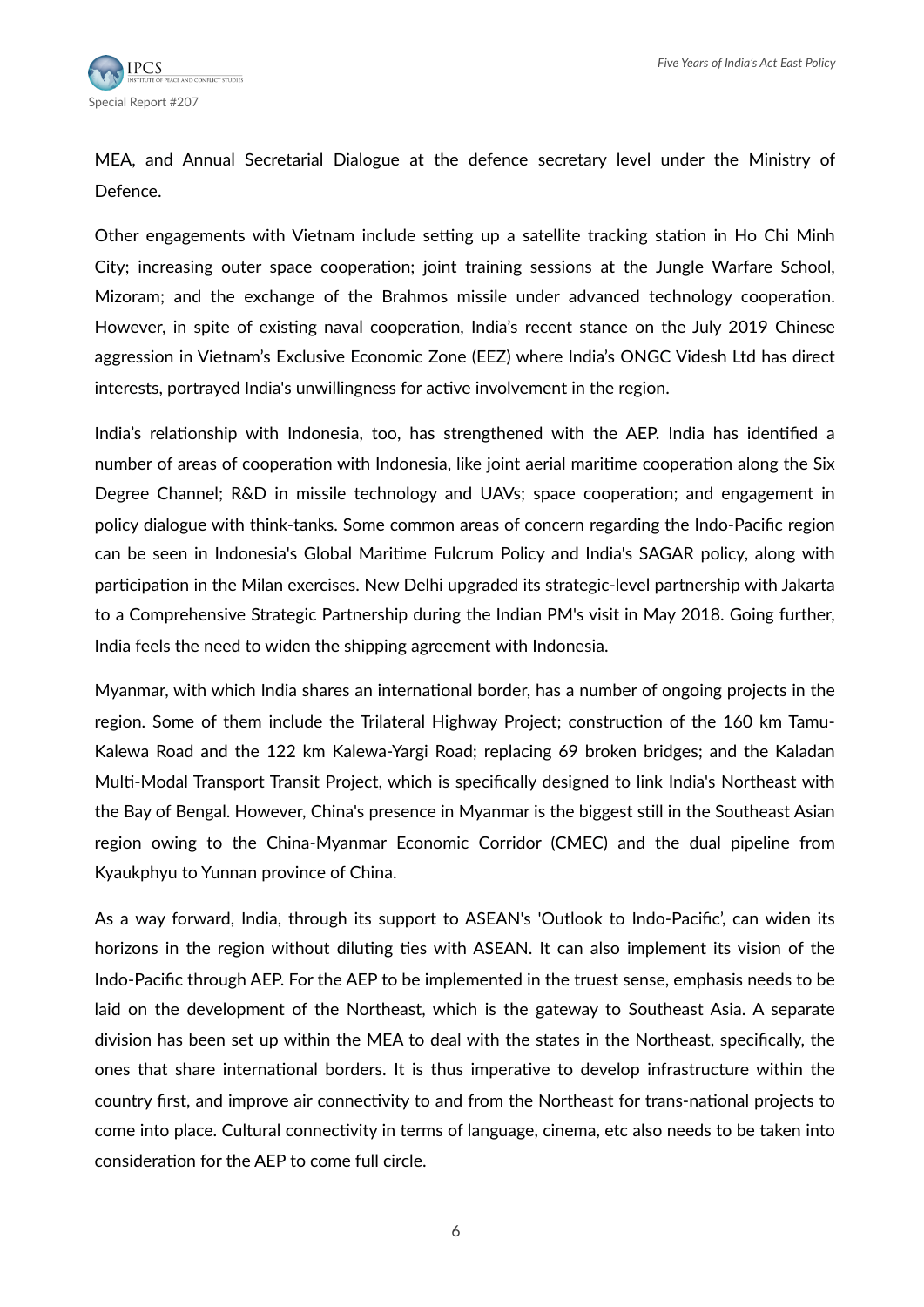

# Act East in Practice: Gains, Hurdles, and Competition

### Ashutosh Nagda

How has the AEP fared in practice over the past five years?

It has identified several new spheres of engagement, has faced and continues to face various hurdles, and has endured strong competition from China. To understand how these have taken place, specific project examples from the five-year period, and a few from the period prior to 2014, can be used.

#### New Spheres of Engagement

India's engagements under the AEP can be classified into three spheres: tangible, procedural, and prospective. While several initiatives have been undertaken, their progress is mostly limited.

The 2016 Project Development Fund (PDF) is a primary example of India's engagement in the region. India created the PDF to facilitate investments and broaden its manufacturing base in the region. Four projects were identified specific to the CLMV (Cambodia, Laos, Myanmar Vietnam) countries: one each in Cambodia and Vietnam, and two in Myanmar. Three of these four projects focus the on setting up of hospitals and educational institutes, resembling India's ongoing Quick Impact Projects (OIPs, initiated in 2012).

In the last five years, India has made the most progress through its procedural engagements, especially with ASEAN countries. Two of the most prominent developments in this are the appointment of a separate Indian ambassador to ASEAN in Jakarta, and the establishment of a dedicated MEA division to ASEAN multilateralism. India also made an important diplomatic overture by inviting the ten ASEAN heads of state for the Republic Day celebrations in 2018, which also marked the 25th anniversary ASEAN-India dialogue relations. While all of these are important developments, the focus here was more on process rather than delivery.

India has pitched digital connectivity as a flagship programme under the AEP with an eye on stronger prospective engagement. Under this, New Delhi offered a line of credit (LoC) worth US\$ 1 billion in 2015 but no ASEAN country took to the offer. India then narrowed it down to CLMV countries and provided a grant of US\$ 40 million in 2018. Here, too, it encountered limited success.

This begs the question: Why have India's overtures within the AEP found limited success? The answer lies in the policy hurdles that continues to face.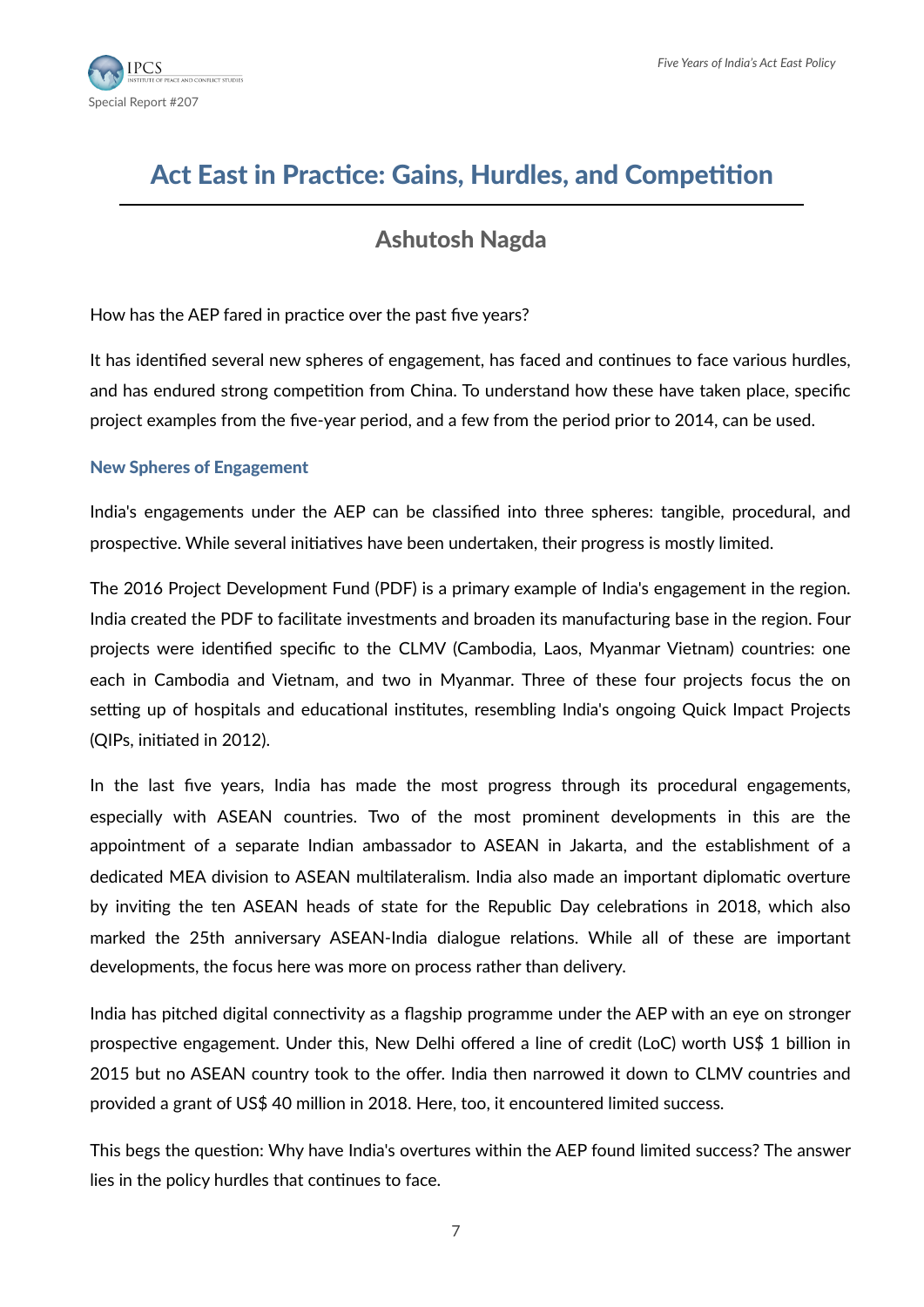#### **Hurdles**

India is seen as having an institutional capacity problem, which is a combination of confusion, nonresponsiveness, and lack of delivery. In the context of the AEP, two examples enunciate this hurdle. The first concerns India's digital connectivity grant to CLMV countries, within which Laos had sent formal requests for projects under the credit line. But no progress was made as EXIM Bank, the disbursement agent, had no telecom consultant on its panel. This highlights the confusion and nonresponsiveness demonstrated by India. The second example is the Kaladan Multimodal Project which illustrates New Delhi's lack of delivery. This US\$ 484 million project was initiated in 2003 with a deadline of 2014-15. The project is reportedly in its final phase now, and is scheduled to be completed in 2020-2021.

The lack of tangible engagement, steady institutional capacity, and slow delivery together create a perception of Indian deficiency in actualising the AEP.

India's recent engagement on the Quadrilateral Security Dialogue (QSD or Quad) highlights the lack of political will. While the Quad is not part of the AEP, it is an important aspect of New Delhi's engagement in Southeast Asia. Right after the Quad meeting in November 2019, three of the four member countries brought out press releases on the subject. The US and Australia mentioned the "Quad," which India refrained from. Instead, it chose to term it as "India-Japan-United States-Australia consultations." This showcases both India's reluctance to demonstrate active participation, as well as a lack of coherence within the Quad.

#### Competition

China is seen as India's primary competitor in Southeast Asia, with India occupying the 'challenger' position. However, India seems to be no match for China's regional engagement. As of November 2016, China and India's trade with ASEAN amount to US\$ 345 billion and US\$ 58 billion respectively, or a 7:1 ratio.

Additionally, Beijing's project implementation capacity is better than New Delhi's. The Chineseinitiated China-Myanmar Crude Oil Pipeline project, with a length of 793 km, was commissioned in 2009 and operationalised in 2015. This project is in the vicinity of India's Kaladan Multi-Modal Project. Further, under Beijing's big-ticket Belt and Road Initiative (BRI) ASEAN is estimated to have signed projects worth US\$ 737 billion.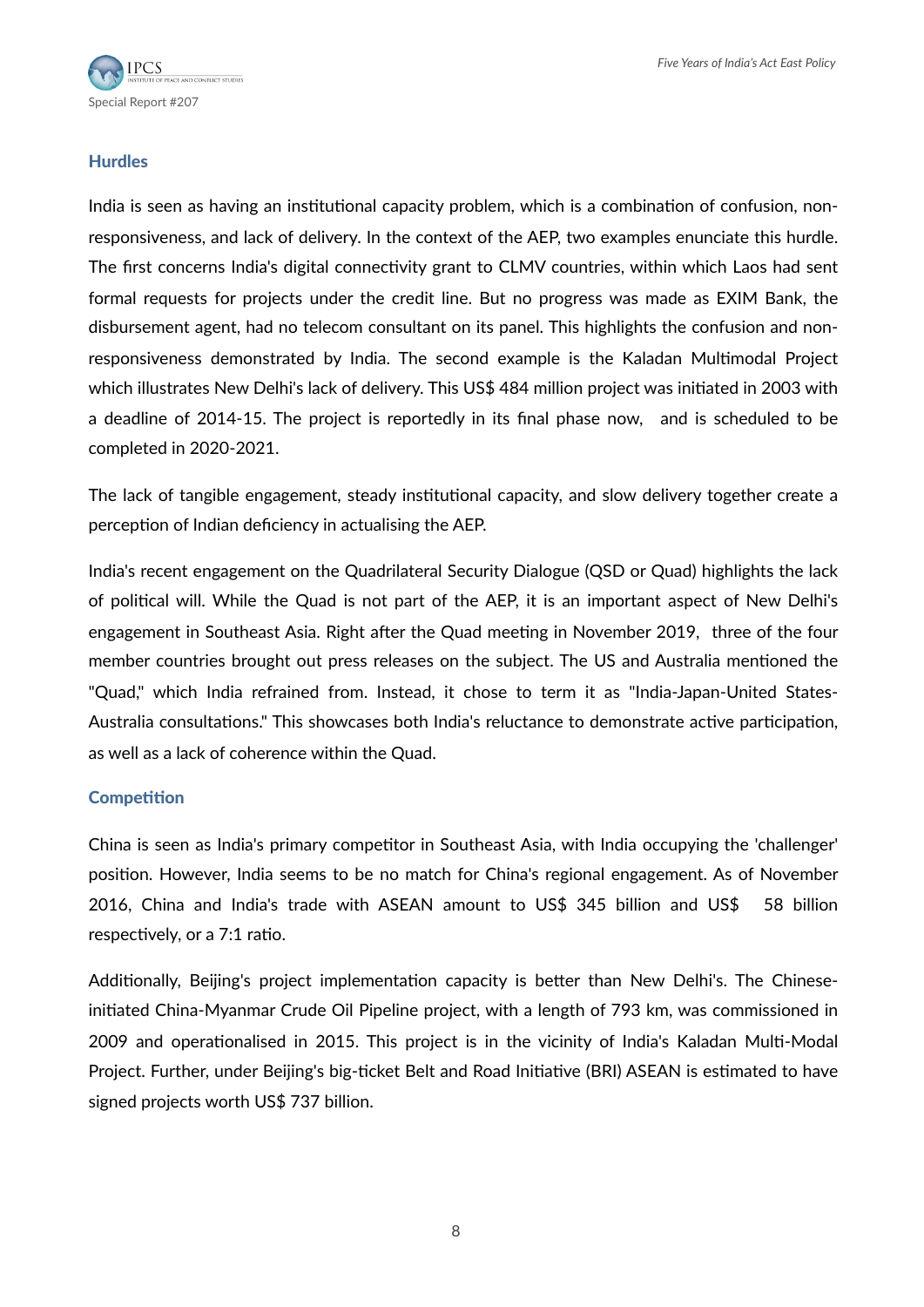#### India as Balancer?

New Delhi is often touted as a regional balancer to China. However, it is, at best, a middle power that can balance the existing big power rivalry in the region.

The Cold-war era of big power rivalry between the US and the erstwhile USSR provide useful context in this regard. At the time, both these major powers provided their respective partner countries with money, security, project implementation help, and market access (limited in the case of the USSR). Their equal standing made them organic balancers to each other.

Today there is an imbalance in the power struggle between the US and China. The US provides its partners with security and market access, and China provides its partners with money and project implementation. This creates a gap that middle powers like India can seek to fill. New Delhi's ability to provide these four elements, albeit in a limited way, makes it a supplementary power, rather than a balancer.